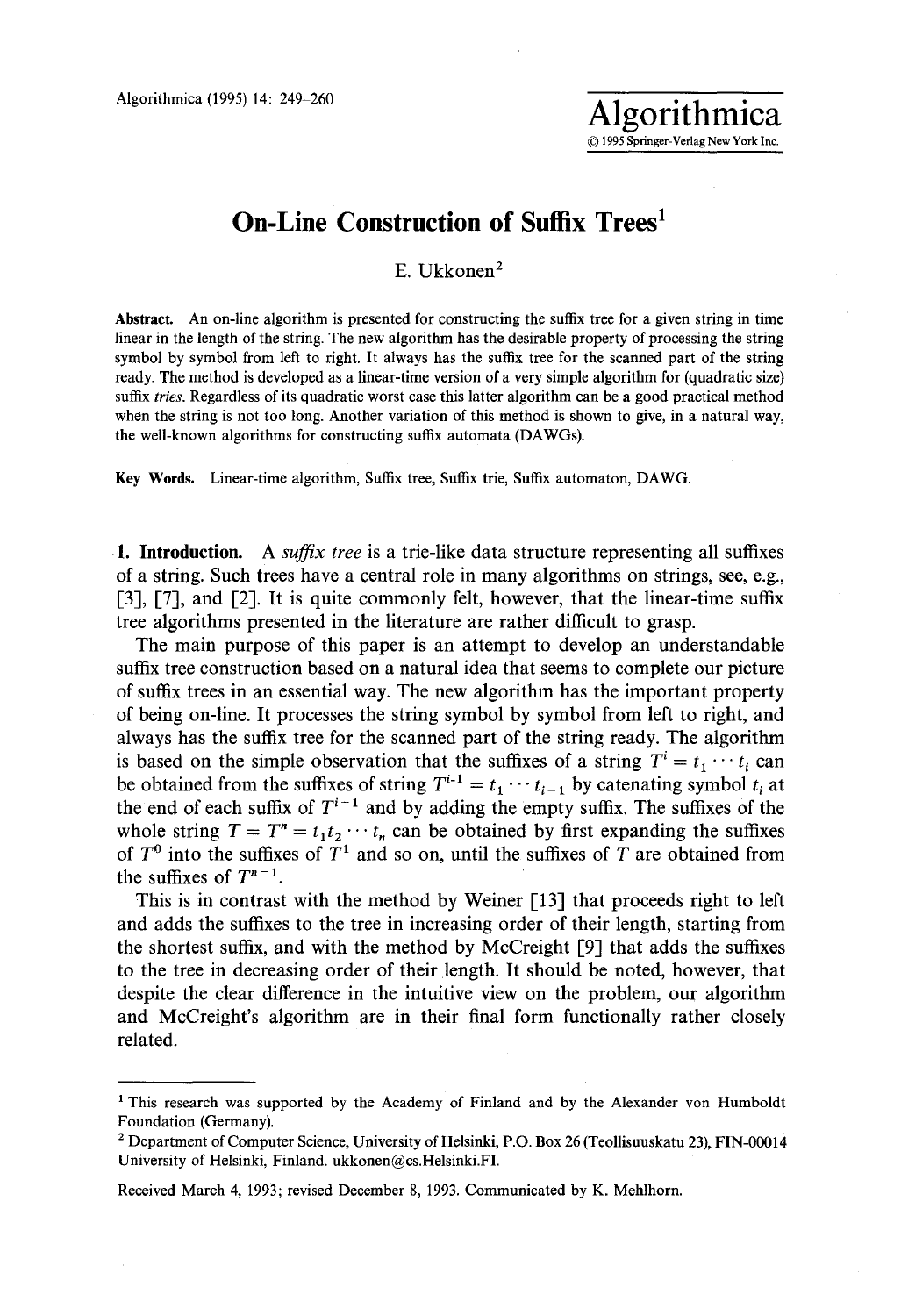Our algorithm is best understood as a linear-time version of another algorithm from [12] for (quadratic-size) suffix *tries.* The latter very elementary algorithm, which resembles the position tree algorithm in [8], is given in Section 2. Unfortunately, it does not run in linear time—it takes time proportional to the size of the suffix trie which can be quadratic. However, a rather transparent modifica, tion, which we describe in Section 4, gives our on-line, linear-time method for suffix trees. This also offers a natural perspective which makes the linear-time suffix tree construction understandable.

We also point out in Section 5 that the suffix trie augmented with the suffix links gives an elementary characterization of the suffix automata (also known as directed acyclic word graphs or DAWGs). This immediately leads to an algorithm for constructing such automata. Fortunately, the resulting method is essentially the same as already given in [4]-[6]. Again it is felt that our new perspective is very natural and helps in understanding the suffix automata constructions.

2. Constructing Suffix Tries. Let  $T = t_1 t_2 \cdots t_n$  be a string over an alphabet  $\Sigma$ . Each string x such that  $T = uxv$  for some (possibly empty) strings u and v is a *substring* of T, and each string  $T_i = t_i \cdots t_n$  where  $1 \le i \le n + 1$  is a *suffix* of T; in particular,  $T_{n+1} = \varepsilon$  is the *empty* suffix. The set of all suffixes of T is denoted  $\sigma(T)$ . The *suffix trie* of T is a trie representing  $\sigma(T)$ .

More formally, we denote the suffix trie of T as  $STrie(T) = (Q \cup \{\perp\}, root,$  $F, g, f$ ) and define such a trie as an augmented DFA (deterministic finite-state automaton) which has a tree-shaped transition graph representing the trie for  $\sigma(T)$ and which is augmented with the so-called suffix function  $f$  and auxiliary state  $\perp$ . The set Q of the states of  $STrie(T)$  can be put in a one-to-one correspondence with the substrings of T. We denote by  $\bar{x}$  the state that corresponds to a substring x.

The initial state *root* corresponds to the empty string  $\varepsilon$ , and the set  $F$  of the final states corresponds to  $\sigma(T)$ . The transition function g as defined as  $g(\bar{x}, a) = \bar{y}$ for all  $\bar{x}$ ,  $\bar{y}$  in Q such that  $y = xa$ , where  $a \in \Sigma$ .

The *suffix function f* is defined for each state  $\bar{x} \in Q$  as follows. Let  $\bar{x} \neq root$ . Then  $x = ay$  for some  $a \in \Sigma$ , and we set  $f(\bar{x}) = \bar{y}$ . Moreover,  $f(root) = \bot$ .

Auxiliary state  $\perp$  allows us to write the algorithms in what follows such that an explicit distinction between the empty and the nonempty suffixes (or, between *root* and the other states) can be avoided. State  $\perp$  is connected to the trie by  $g(\perp, a) = root$  for every  $a \in \Sigma$ . We leave  $f(\perp)$  undefined. (Note that the transitions from  $\perp$  to *root* are defined consistently with the other transitions: State  $\perp$ corresponds to the inverse  $a^{-1}$  of all symbols  $a \in \Sigma$ . Because  $a^{-1}a = \varepsilon$ , we can set  $q(\perp, a) = root$  as *root* corresponds to  $\varepsilon$ .)

Following [9] we call  $f(r)$  the *suffix link* of state r. The suffix links are utilized during the construction of a suffix tree; they also have many uses in the applications (e.g.,  $\lceil 11 \rceil$  and  $\lceil 12 \rceil$ ).

Automaton *STrie(T)* is identical to the Aho-Corasick string matching automaton [1] for the key-word set  ${T_i | 1 \le i \le n+1}$  (the suffix links are called *failure transitions* in [1]).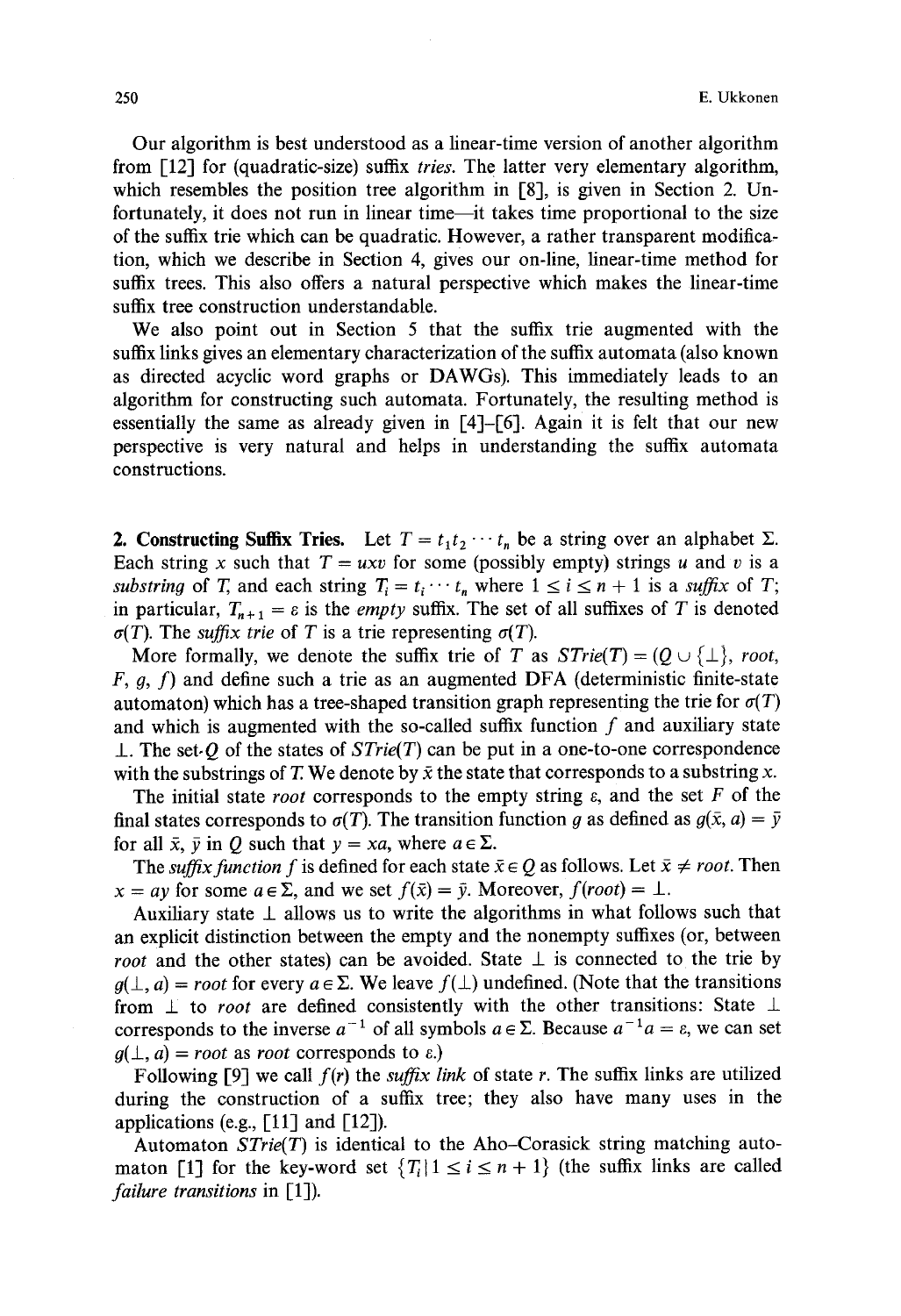

Fig. 1. Construction of *STrie(cacao):* state transitions are shown by bold arrows, failure transitions by thin arrows. *Note:* Only the last two layers of suffix links are shown explicitly.

It is easy to construct *STrie(T)* on-line, in a left-to-right scan over T, as follows. Let T<sup>*i*</sup> denote the *prefix*  $t_1 \cdots t_i$  of T for  $0 \le i \le n$ . As intermediate results the construction gives  $STrie(T^i)$  for  $i = 0, 1, ..., n$ . Figure 1 shows the different phases of constructing  $STrie(T)$  for  $T =$  cacao.

The key observation explaining how  $STrie(T<sup>i</sup>)$  is obtained from  $STrie(T<sup>i-1</sup>)$  is that the suffixes of  $T<sup>i</sup>$  can be obtained by catenating  $t<sub>i</sub>$  to the end of each suffix of  $T^{i-1}$  and by adding an empty suffix. That is,

$$
\sigma(T^i)=\sigma(T^{i-1})t_i\cup\{\varepsilon\}.
$$

By definition,  $STrie(T^{i-1})$  accepts  $\sigma(T^{i-1})$ . To make it accept  $\sigma(T^i)$ , we must examine the final state set  $F_{i-1}$  of  $STrie(T^{i-1})$ . If  $r \in F_{i-1}$  does not already have a  $t_i$ -transition, then such a transition from r to a new state (which becomes a new leaf of the trie) is added. The states to which there is an old or new  $t_i$ -transition from some state in  $F_{i-1}$  constitute together with *root* the final states  $F_i$  of  $STrie(T^i)$ .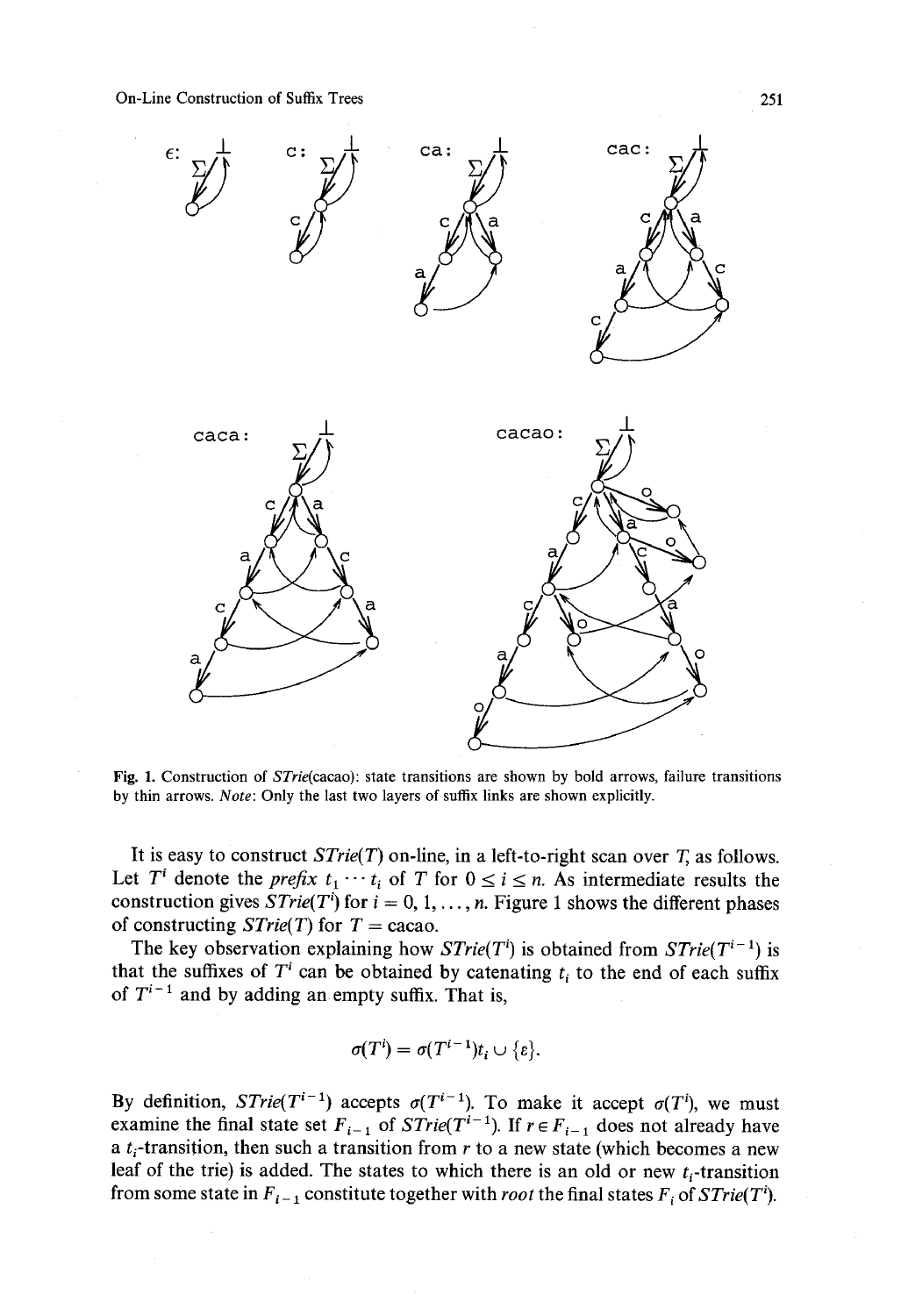The states  $r \in F_{i-1}$  that get new transitions can be found using the suffix links as follows. The definition of the suffix function implies that  $r \in F_{i-1}$  if and only if  $r = f^j(\overline{t_1 \cdots t_{i-1}})$  for some  $0 \le j \le i-1$ . Therefore, all states in  $F_{i-1}$  are on the path of suffix links that starts from the deepest state  $\overline{t_1 \cdots t_{i-1}}$  of  $STrie(T^{i-1})$  and ends at  $\perp$ . We call this important path the *boundary path* of *STrie(T<sup>i-1</sup>)*.

The boundary path is traversed. If a state  $\bar{z}$  on the boundary path does not have a transition on  $t_i$  yet, a new state  $\overline{zt_i}$  and a new transition  $g(\overline{z}, t_i) = \overline{zt_i}$  are added. This gives updated g. To get updated f, the new states  $\overline{zt_i}$  are linked together with new suffix links that form a path starting from state  $\overline{t_1 \cdots t_i}$ . Obviously, this is the boundary path of  $STrie(T^i)$ .

The traversal over  $F_{i-1}$  along the boundary path can be stopped immediately the *first* state  $\bar{z}$  is found such that state  $\overline{zt_i}$  (and hence also transition  $g(\bar{z}, t_i) = \overline{zt_i}$ ) already exists. To see this, let  $\overline{zt_i}$  already be a state. Then  $STrie(T^{i-1})$  has to contain state  $\overline{z't_i}$  and transition  $g(\overline{z'}, t_i) = \overline{z't_i}$  for all  $\overline{z'} = f^j(\overline{z}), j \ge 1$ . In other words, if  $z t_i$ is a substring of  $T^{i-1}$ , then every suffix of  $zt_i$  is a substring of  $T^{i-1}$ . Note that  $\overline{z}$ always exists because  $\perp$  is the last state on the boundary path and  $\perp$  has a transition for every possible  $t_i$ .

When the traversal is stopped in this way, the procedure creates a new state for every suffix link examined during the traversal. This implies that the whole procedure takes time proportional to the size of the resulting automaton.

Summarized, the procedure for building  $STrie(T^i)$  from  $STrie(T^{i-1})$  is as follows [12]. Here *top* denotes the state  $\overline{t_1 \cdots t_{i-1}}$ .

> **Algorithm 1**   $r \leftarrow top$ ; **while**  $g(r, t_i)$  is undefined **do** create new state r' and new transition  $g(r, t_i) = r'$ ; if  $r \neq top$  then create new suffix link  $f(oldr') = r'$ ;  $oldr' \leftarrow r'$ ;  $r \leftarrow f(r);$ create new suffix link  $f(oldr') = g(r, t_i);$  $top \leftarrow g(top, t_i)$ .

Starting from *STrie(e)*, which consists only of *root* and  $\perp$  and the links between them, and repeating Algorithm 1 for  $t_i = t_1, t_2, \ldots, t_n$ , we obviously get *STrie(T).* The algorithm is optimal in the sense that it takes time proportional to the size of its end result  $STrie(T)$ . This in turn is proportional to |Q|, that is, to the number of different substrings of T. Unfortunately, this can be quadratic in  $|T|$ , as is the case, for example, if  $T = a^n b^n$ .

THEOREM 1. *Suffix trie STrie(T) can be constructed in time proportional to the size of STrie(T) which, in the worst case, is*  $O(|T|^2)$ *.* 

**3. Suffix Trees.** Suffix tree  $STree(T)$  of T is a data structure that represents *STrie(T)* in space linear in the length  $|T|$  of T. This is achieved by representing only a subset  $Q' \cup \{\perp\}$  of the states of *STrie(T)*. We call the states in  $Q' \cup \{\perp\}$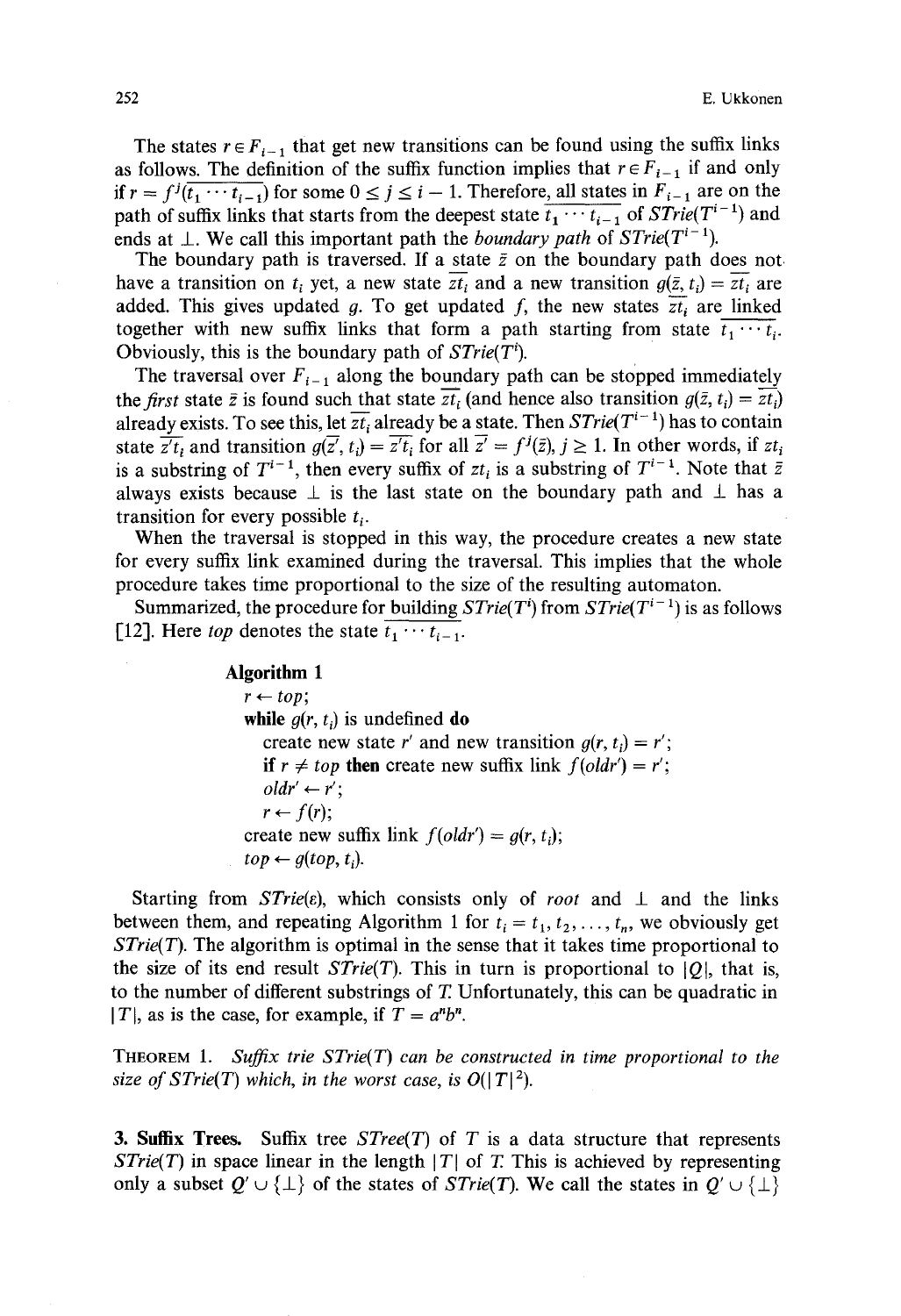the *explicit states.* Set Q' consists of all *branchin9 states* (states from which there are at least two transitions) and all *leaves* (states from which there are no transitions) of *STrie(T).* By definition, *root* is included in the branching states. The other states of  $STrie(T)$  (the states other than *root* and  $\perp$  from which there is exactly one transition) are called *implicit states* as states of *STree(T);* they are not explicitly present in *STree(T).* 

The string w spelled out by the transition path in *STrie(T)* between two explicit states s and r is represented in *STree(T)* as generalized transition  $g'(s, w) = r$ . To save space the string w is actually represented as a pair (k, p) of pointers (the *left pointer k* and the *right pointer p*) to T such that  $t_k \cdots t_p = w$ . In this way the generalized transition gets the form  $g'(s, (k, p)) = r$ .

Such pointers exist because there must be a suffix  $T_i$  such that the transition path for  $T_i$  in  $STrie(T)$  goes through s and r. We could select the smallest such i, and let k and p point to the substring of this  $T<sub>i</sub>$  that is spelled out by the transition path from s to r. A transition  $g'(s, (k, p)) = r$  is called an *a-transition* if  $t_k = a$ . Each s can have at most one *a*-transition for each  $a \in \Sigma$ .

Transitions  $g(\perp, a) = root$  are represented in a similar fashion as follows. Let  $\Sigma = \{a_1, a_2, \ldots, a_m\}$ . Then  $g(\bot, a_j) = root$  is represented as  $g(\bot, (-j, -j)) = root$ for  $i = 1, \ldots, m$ .

Hence suffix tree  $STree(T)$  has two components: the tree itself and the string T. It is of linear size in |T| because O' has at most |T| leaves (there is at most one leaf for each nonempty suffix) and therefore  $Q'$  has to contain at most  $|T| - 1$ branching states (when  $|T| > 1$ ). There can be at most  $2|T|-2$  transitions between the states in  $O'$ , each taking a constant space because of the use of pointers instead of an explicit string. (Here we have assumed the standard RAM model in which a pointer takes constant space.)

We again augment the structure with the suffix function  $f'$ , now defined only for all branching states  $\bar{x} \neq root$  as  $f'(\bar{x}) = \bar{y}$  where y is a branching state such that  $x = ay$  for some  $a \in \Sigma$ , and  $f'(root) = \bot$ . Such an f' is well defined: if  $\bar{x}$  is a branching state, then  $f'(\bar{x})$  is also a branching state. These suffix links are explicitly represented. It is sometimes helpful to speak about *implicit* suffix links, i.e., imaginary suffix links between the implicit states.

The suffix tree of T is denoted as  $STree(T) = (O' \cup \{\perp\}, root, q', f')$ .

We refer to an explicit or implicit state r of a suffix tree by a *reference pair*   $(s, w)$  where s is some explicit state that is an ancestor of r and w is the string spelled out by the transitions from s to  $r$  in the corresponding suffix trie. A reference pair is *canonical* if s is the closest ancestor of r (and, hence, w is the shortest possible). For an explicit r the canonical reference pair obviously is  $(r, \varepsilon)$ . Again, we represent string w as a pair  $(k, p)$  of pointers such that  $t_k \cdots t_p = w$ . In this way a reference pair  $(s, w)$  gets the form  $(s, (k, p))$ . Pair  $(s, \varepsilon)$  is represented as  $(s, (p + 1, p)).$ 

It is technically convenient to omit the final states in the definition of a suffix tree. When explicit final states are needed in some application, they are obtained gratuitously by adding to  $T$  an end marking symbol that does not occur elsewhere in  $T$ . The leaves of the suffix tree for such a  $T$  are in one-to-one correspondence with the suffixes of T and constitute the set of the final states.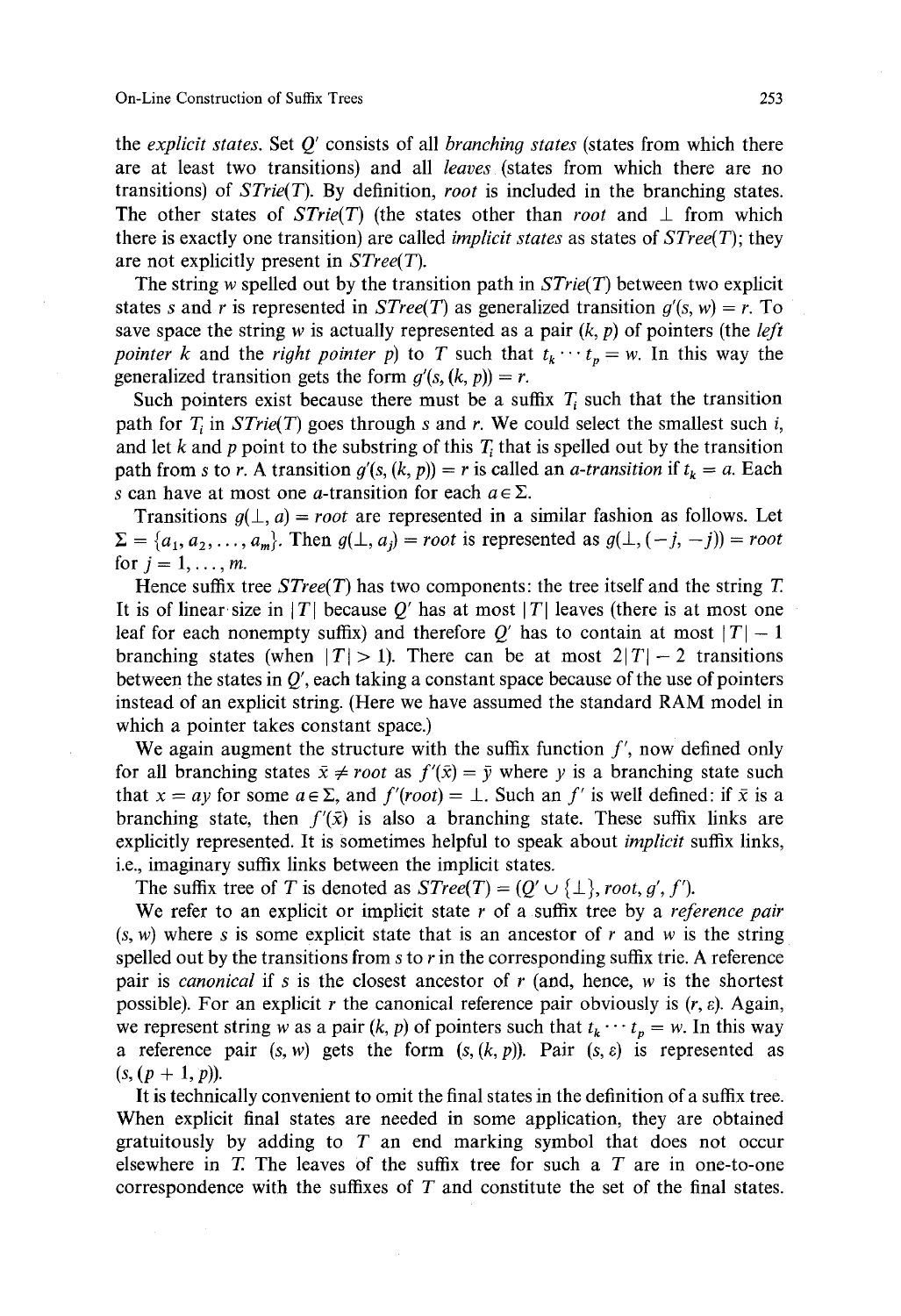Another possibility is to traverse the suffix link path from leaf  $\overline{T}$  to *root* and make all states on the path explicit; these states are the final states of *STree(T).* In many applications of *STree(T),* the start location of each suffix is stored with the corresponding state. Such an augmented tree can be used as an index for finding any substring of T.

4. **On-Line Construction of Suffix Trees.** The algorithm for constructing *STree(T)*  is patterned after Algorithm 1. What has to be done is for the most part immediately clear. Figure 2 shows the phases of constructing *STree(cacao);* for simplicity, the strings associated with each transition are shown explicitly in the figure. However, to get a linear-time algorithm some details need more careful examination.

We first make more precise what Algorithm 1 does. Let  $s_1 = \overline{t_1 \cdots t_{i-1}}$ ,  $s_2, s_3, \ldots, s_i = root, s_{i+1} = \perp$  be the states of *STrie(T<sup>i-1</sup>)* on the boundary path. Let j be the smallest index such that  $s_j$  is not a leaf, and let j' be the smallest index such that  $s_j$  has a  $t_i$ -transition. As  $s_1$  is a leaf and  $\perp$  is a nonleaf that has a  $t_i$ -transition, both j and j' are well defined and  $j \leq j'$ . Now the following lemma should be obvious.

LEMMA 1. *Algorithm 1 adds to STrie*( $T^{i-1}$ ) *a t<sub>i</sub>-transition for each of the states*  $s_h$ ,  $1 \leq h \lt j'$ , such that, for  $1 \leq h \lt j$ , the new transition expands an old branch of *the trie that ends at leaf*  $s_h$ *, and, for*  $j \leq h < j'$ *, the new transition initiates a new branch from s<sub>h</sub>. Algorithm 1 does not create any other transitions.* 

We call state  $s_j$  the *active point* and  $s_{j'}$  the *endpoint* of *STrie*( $T^{i-1}$ ). These states are present, explicitly or implicitly, in  $STree(T^{i-1})$ , too. For example, the active points of the last three trees in Figure 2 are *(root, c)*, *(root, ca), <i>(root,*  $\varepsilon$ *)*.



Fig. 2. Construction of *STree(cacao).*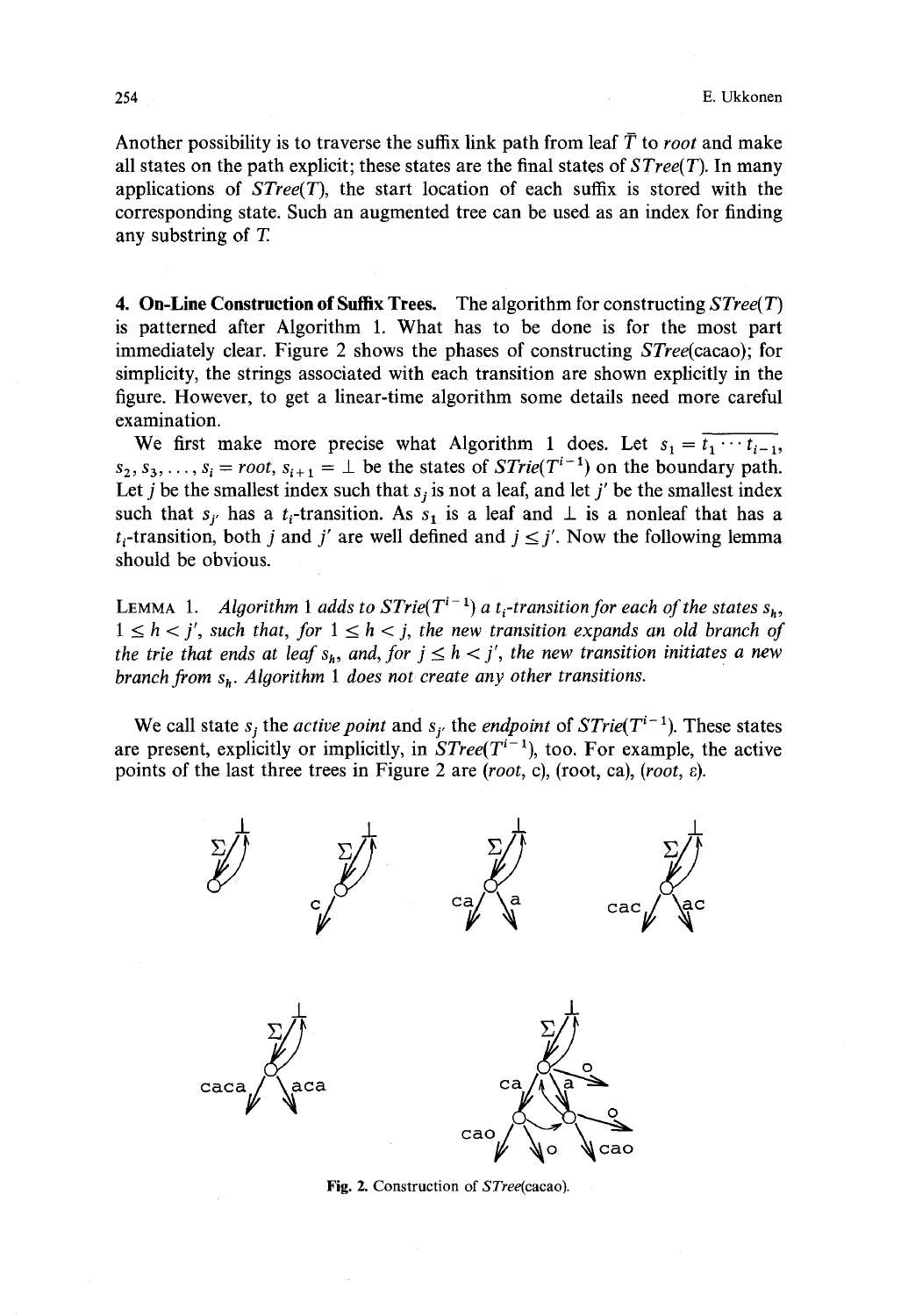Lemma 1 says that Algorithm 1 inserts two different groups of  $t_i$ -transitions into  $STrie(T^{i-1})$ :

- (i) The states on the boundary path before the active point  $s_i$  get a transition. These states are leaves, hence each such transition has to expand an existing branch of the trie.
- (ii) The states from the active point  $s_i$  to the endpoint  $s_{i'}$ , the endpoint is excluded, get a new transition. These states are not leaves, hence each new transition has to initiate a new branch.

We next interpret this in terms of suffix tree  $STree(T^{i-1})$ . The first group of transitions that expand an existing branch could be implemented by updating the right pointer of each transition that represents the branch. Let  $g'(s, (k, i - 1)) = r$ be such a transition. The right pointer has to point to the last position  $i - 1$  of  $T^{i-1}$ . This is because r is a leaf and therefore a path leading to r has to spell out a suffix of  $T^{i-1}$  that does not occur elsewhere in  $T^{i-1}$ . Then the updated transition must be  $g'(s, (k, i)) = r$ . This only makes the string spelled out by the transition longer but does not change the states s and r. Making all such updates would take too much time. Therefore, we use the following trick.

Any transition of  $STree(T^{i-1})$  leading to a leaf is called an *open transition*. Such a transition is of the form  $g'(s, (k, i - 1)) = r$  where, as stated above, the right pointer has to point to the last position  $i - 1$  of  $T^{i-1}$ . Therefore it is not necessary to represent the actual value of the right pointer. Instead, open transitions are represented as  $g'(s, (k, \infty)) = r$  where  $\infty$  indicates that this transition is "open to grow." In fact,  $g'(s, (k, \infty)) = r$  represents a branch of *any* length between state s and the imaginary state r that is "in infinity." An explicit updating of the right pointer when  $t_i$  is inserted into this branch is not needed. Symbols  $\infty$  can be replaced by  $n = |T|$  after completing *STree(T)*. In this way the first group of transitions is implemented without any explicit changes to  $STree(T^{i-1})$ .

We still have to describe how to add the second group of transitions to *STree*( $T^{i-1}$ ). These create entirely new branches that start from states  $s_h$ ,  $j \leq h < j'$ . Finding such states  $s_h$  needs some care as they need not be explicit states at the moment. They are found along the boundary path of  $STree(T^{i-1})$  using reference pairs and suffix links.

Let  $h = j$  and let  $(s, w)$  be the canonical reference pair for  $s_h$ , i.e., for the active point. As  $s_h$  is on the boundary path of  $STrie(T^{i-1})$ , w has to be a suffix of  $T^{i-1}$ . Hence  $(s, w) = (s, (k, i - 1))$  for some  $k \leq i$ .

We want to create a new branch starting from the state represented by  $(s, (k, i - 1))$ . However, first we test whether or not  $(s, (k, i - 1))$  already refers to the endpoint  $s_{i'}$ . If it does, we are done. Otherwise a new branch has to be created. To this end the state  $s_h$  referred to by  $(s, (k, i - 1))$  has to be explicit. If it is not, an explicit state, denoted  $s_h$ , is created by splitting the transition that contains the corresponding implicit state. Then a  $t_i$ -transition from  $s_h$  is created. It has to be an open transition  $g'(s_h, (i, \infty)) = s'_h$  where  $s'_h$  is a new leaf. Moreover, the suffix link  $f'(s_h)$  is added if  $s_h$  was created by splitting a transition.

Next the construction proceeds to  $s_{h+1}$ . As the reference pair for  $s_h$  was  $(s, (k, i - 1))$ , the canonical reference pair for  $s_{h+1}$  is *canonize*( $f'(s)$ ,  $(k, i - 1)$ ) where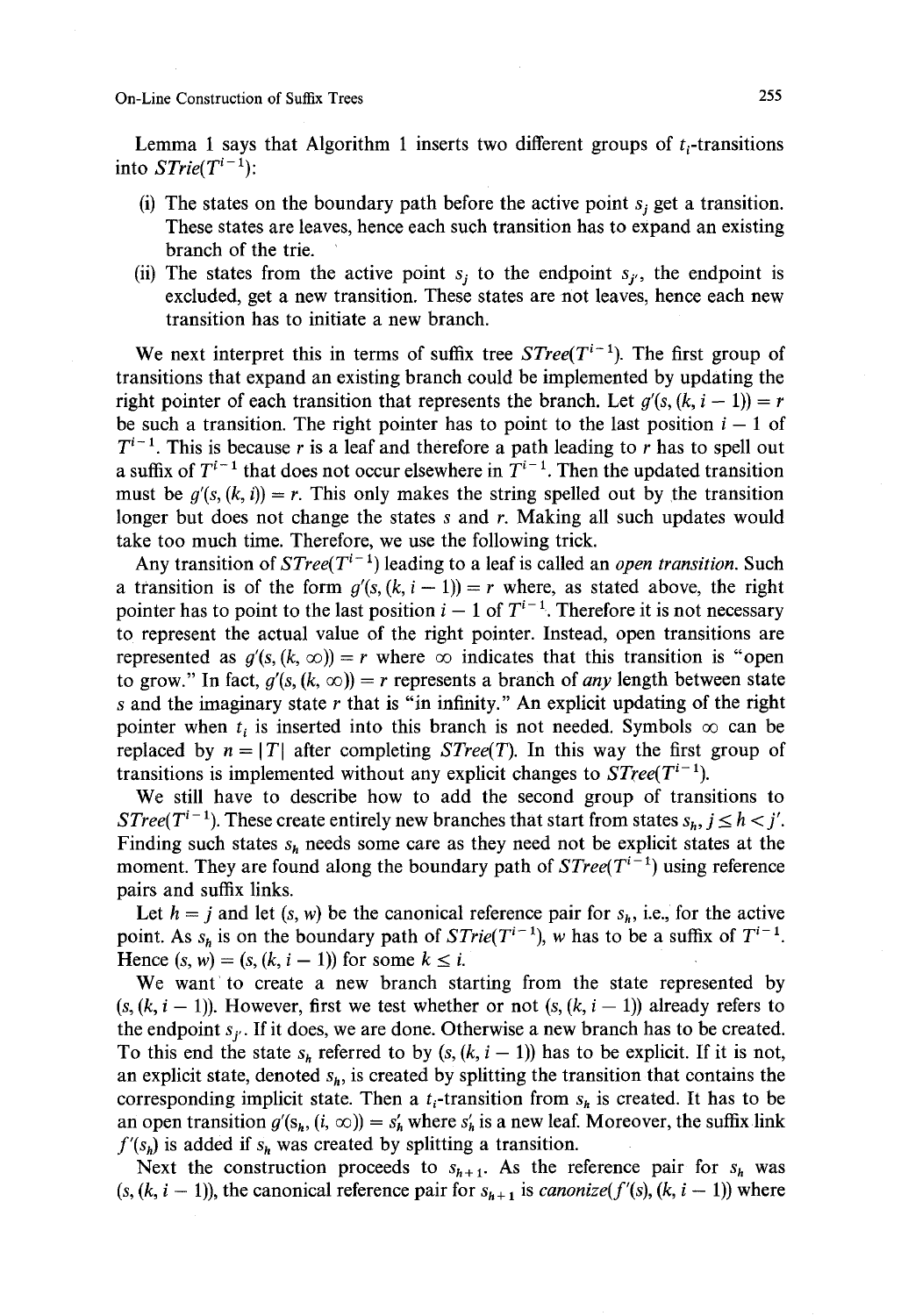*canonize* makes the reference pair canonical by updating the state and the left pointer (note that the right pointer  $i - 1$  remains unchanged in canonization). The above operations are then repeated for  $s_{h+1}$ , and so on until the endpoint  $s_{i'}$  is found:

In this way we obtain the procedure *update,* given below, that transforms *STree(T<sup>i-1</sup>)* into *STree(T<sup>i</sup>)* by inserting the t<sub>i</sub>-transitions in the second group. The procedure uses procedure *canonize* mentioned above, and procedure *test-and-split*  that tests whether or not a given reference pair refers to the endpoint. If it does not, then the procedure creates and returns an explicit state for the reference pair provided that the pair does not already represent an explicit state. Procedure *update* returns a reference pair for the endpoint  $s_i$  (actually only the state and the left pointer of the pair, as the second pointer remains  $i-1$  for all states on the boundary path).

**procedure**  $update(s, (k, i))$ :

- $(s, (k, i 1))$  is the canonical reference pair for the active point;
- 1. *oldr*  $\leftarrow root$ ; (end-point, *r*)  $\leftarrow$  test-and-split(s, (k, i 1), *t*<sub>i</sub>);
- 2. while *not(end-point)* do
- 3. create new transition  $g'(r, (i, \infty)) = r'$  where r' is a new state;
- 4. if *oldr*  $\neq$  *root* then create new suffix link  $f'(oldr) = r$ ;
- 5. oldr  $\leftarrow$  *r*;
- *6. (s, k)* ← *canonize*( $f'(s)$ ,  $(k, i 1)$ );
- *7.* (end-point,  $r$ )  $\leftarrow$  test-and-split(s, (k, i 1), t<sub>i</sub>);
- 8. if *oldr*  $\neq$  *root* then create new suffix link  $f'(oldr) = s$ ;
- **9. return (s, k).**

Procedure *test-and-split* tests whether or not a state with canonical reference pair  $(s, (k, p))$  is the endpoint, that is, a state that in *STrie(T<sup>i-1</sup>)* would have a  $t_i$ -transition. Symbol  $t_i$  is given as input parameter t. The test result is returned as the first output parameter. If  $(s, (k, p))$  is not the endpoint, then state  $(s, (k, p))$ is made explicit (if not already so) by splitting a transition. The explicit state is returned as the second output parameter.

**procedure** *test-and-split(s,* (k, p), t):

- 1. **if**  $k \leq p$  then
- 2. let  $g'(s, (k', p')) = s'$  be the  $t_k$ -transition from s;
- 3. **if**  $t = t_{k'+p-k+1}$  then return(true, *s*)
- **4. else**
- 5. replace the  $t_k$ -transition above by transitions  $g'(s,(k',k'+p-k))=r$  and  $g'(r,(k'+p-k+1, p'))=s'$ where  $r$  is a new state;
- **6. return(false, r)**

7. **else** 

- 8. if there is no t-transition from s **then return(false,** s)
- 9. **else return(true,** s).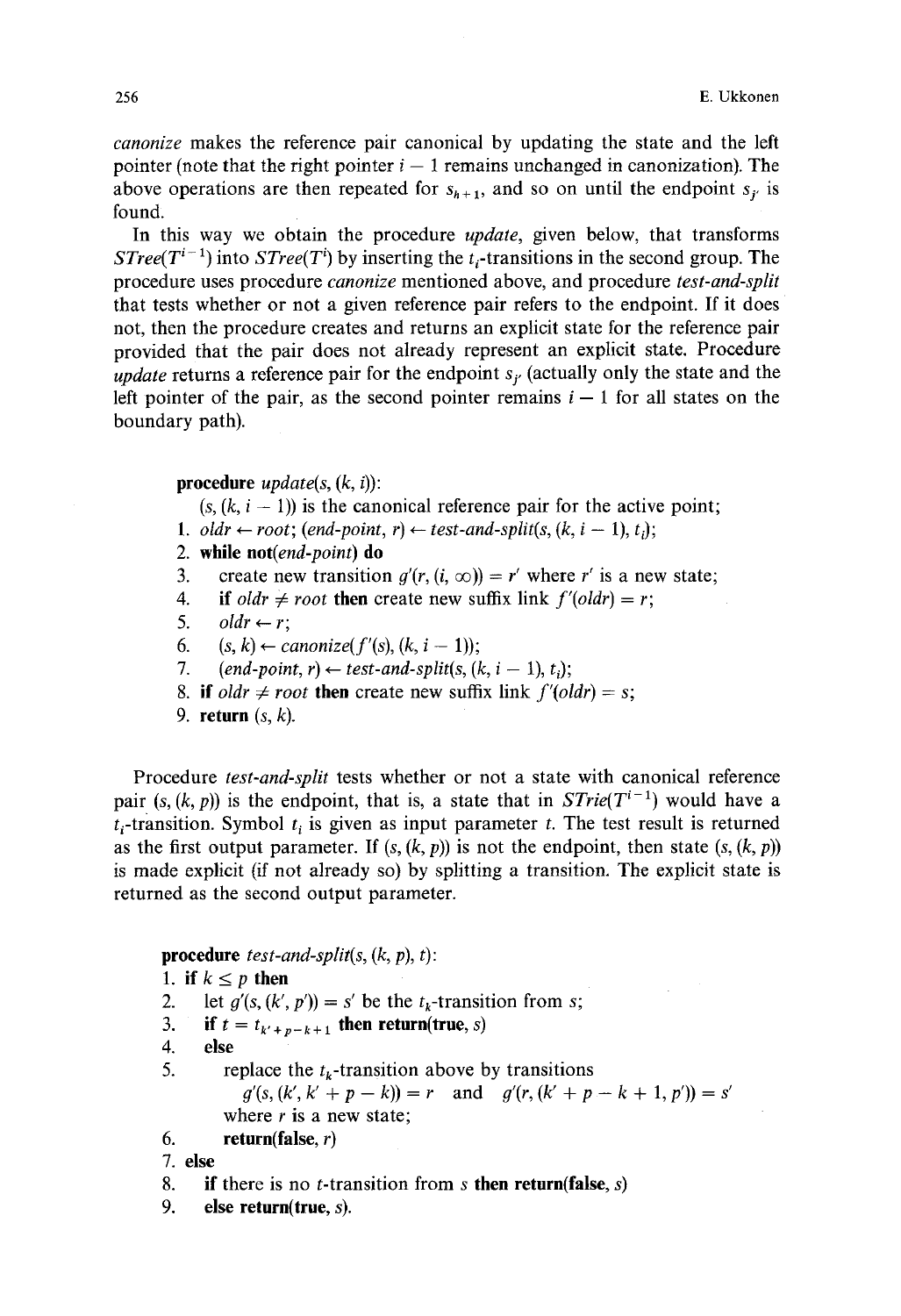This procedure benefits from the fact that  $(s, (k, p))$  is canonical: the answer to the endpoint test can be found in constant time by considering only one transition from s.

Procedure *canonize* is as follows. Given a reference pair  $(s, (k, p))$  for some state r, it finds and returns state s' and left link k' such that  $(s', (k', p))$  is the canonical reference pair for r. State s' is the closest explicit ancestor of r (or r itself if r is explicit). Therefore the string that leads from  $s'$  to  $r$  must be a suffix of the string  $t_k \cdots t_n$  that leads from s to r. Hence the right link p does not change but the left link k can become  $k', k' \geq k$ .

**procedure** *canonize(s, (k,* p)); 1. **if**  $p \lt k$  **then return**  $(s, k)$ 2. else 3. find the  $t_k$ -transition  $g'(s, (k', p')) = s'$  from s; 4. while  $p' - k' \leq p - k$  **do** 5.  $k \leftarrow k + p' - k' + 1;$  $6. \qquad s \leftarrow s'$ 7. **if**  $k \leq p$  then find the  $t_k$ -transition  $g'(s, (k', p')) = s'$  from s; **8. return (s, k).** 

To be able to continue the construction for the next text symbol  $t_{i+1}$ , the active point of  $STree(T<sup>i</sup>)$  has to be found. To this end, note first that  $s_i$  is the active point of *STree*( $T^{i-1}$ ) if and only if  $s_j = \overline{t_j \cdots t_{i-1}}$  where  $t_j \cdots t_{i-1}$  is the longest suffix of  $T^{i-1}$  that occurs at least twice in  $T^{i-1}$ . Second, note that  $s_j$  is the endpoint of *STree*( $T^{i-1}$ ) if and only if  $s_j = \overline{t_j \cdots t_{i-1}}$  where  $t_j \cdots t_{i-1}$  is the longest suffix of  $T^{i-1}$  such that  $t_i \cdots t_{i-1} t_i$  is a substring of  $T^{i-1}$ . However, this means that if  $s_i$  is the endpoint of  $STree(T^{i-1})$ , then  $t_i \cdots t_{i-1}t_i$  is the longest suffix of T<sup>*i*</sup> that occurs at least twice in  $T^i$ , that is, then state  $g(s_{i'}, t_i)$  is the active point of  $STree(T^i)$ .

We have shown the following result.

LEMMA 2. *Let*  $(s, (k, i - 1))$  *be a reference pair of the endpoint*  $s_i$  *of STree*( $T^{i-1}$ *). Then*  $(s, (k, i))$  *is a reference pair of the active point of STree(T<sup><i>i*</sup>).

The overall algorithm for constructing *STree(T)* is finally as follows. String T is processed symbol by symbol in one left-to-right scan. Writing  $\Sigma = \{t_{-1}, \ldots, t_{-m}\}\$ makes it possible to present the transitions from  $\perp$  in the same way as the other transitions.

Algorithm 2. Construction of *STree(T)* for string  $T = t_1 t_2 \cdots \text{ } \text{ } \text{ } \text{ }$  in alphabet  $\Sigma = \{t_{-1}, \ldots, t_{-m}\};$  # is the end marker not appearing elsewhere in T.

- 1. create states *root* and  $\perp$ ;
- 2. for  $j \leftarrow 1, \ldots, m$  do create transition  $g'(\perp, (-j, -j)) = root;$
- 3. create suffix link  $f'(root) = \perp$ ;
- 4.  $s \leftarrow root; k \leftarrow 1; i \leftarrow 0;$
- 5. while  $t_{i+1} \neq \text{# do}$
- 6. *i* ← *i* + 1;
- 7.  $(s, k) \leftarrow update(s, (k, i))$ ;
- 8.  $(s, k) \leftarrow \text{canonical}(s, (k, i)).$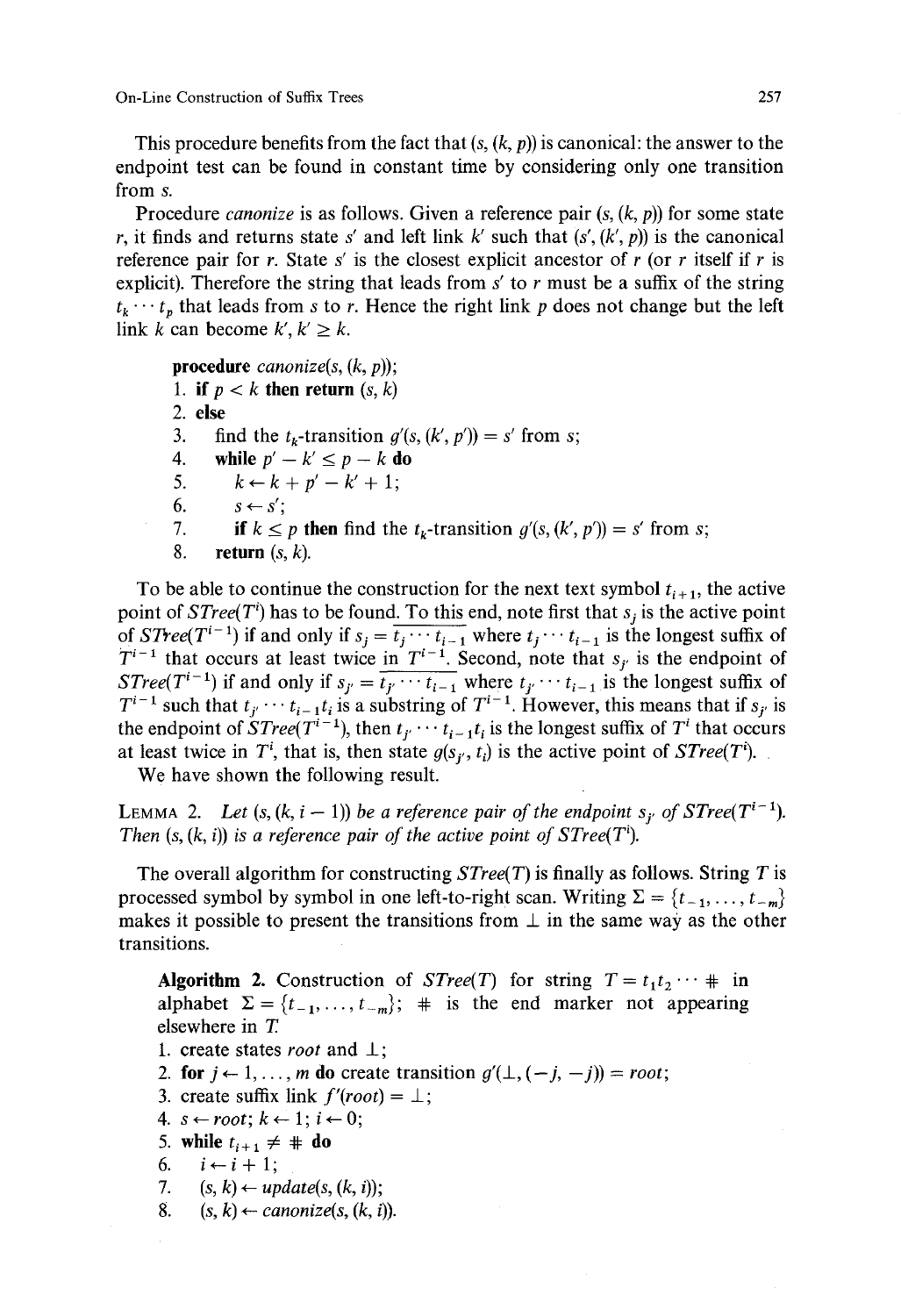Steps 7-8 are based on Lemma 2: after step 7 pair  $(s, (k, i - 1))$  refers to the endpoint of *STree*( $T^{i-1}$ ), and, hence, (s, (k, i)) refers to the active point of *STree(Ti).* 

THEOREM 2. *Algorithm* 2 constructs the suffix tree STree(T) for a string  $T =$  $t_1 \cdots t_n$  on-line in time  $O(n)$ .

**PROOF.** The algorithm constructs  $STree(T)$  through intermediate trees  $STree(T^0)$ . *STree(T<sup>1</sup>), ..., STree(T<sup>n</sup>) = STree(T). It is on-line because to construct <i>STree(T<sup>i</sup>)* it only needs access to the first i symbols of T.

For the running-time analysis we divide the time requirement into two components, both turn out to be  $O(n)$ . The first component consists of the total time for procedure *canonize.* The second component consists of the rest: the time for repeatedly traversing the suffix link path from the present active point to the endpoint and creating the new branches by *update* and then finding the next active point by taking a transition from the endpoint (step 8 of Algorithm 2). We call the states (reference pairs) on these paths the *visited states.* 

The second component takes time proportional to the total number of the visited states, because the operations (create an explicit state and a new branch, follow an explicit or implicit suffix link, test for the endpoint) at each such state can be implemented in constant time as *canonize* is excluded. (To be precise, this also requires that  $|\Sigma|$  is bounded independently of n.) Let  $r_i$  be the active point of *Stree(Ti)* for  $0 \le i \le n$ . The visited states between  $r_{i-1}$  and  $r_i$  are on a path that consists of some suffix links and one  $t_i$ -transition. Taking a suffix link decreases the *depth* (the length of the string spelled out on the transition path from *root)* of the current state by one, and taking a  $t_i$ -transition increases it by one. The number of the visited states (including  $r_{i-1}$ , excluding  $r_i$ ) on the path is therefore  $depth(r_{i-1})-depth(r_i)+2$ , and their total number is  $\sum_{i=1}^{n} (depth(r_{i-1})$  $depth(r_i) + 2) = depth(r_0) - depth(r_n) + 2n \leq 2n$ . This implies that the second time component is *O(n).* 

The time spent by each execution of *canonize* has an upper bound of the form  $a + bq$  where a and b are constants and q is the number of executions of the body of the loop in steps 5-7 of *canonize.* The total time spent by *canonize* has therefore a bound that is proportional to the sum of the number of the calls of *canonize*  and the total number of the executions of the body of the loop in all calls. There are *O(n)* calls as there is one call for each visited state (either in step 6 of *update*  or directly in step 8 of Algorithm 2). Each execution of the body deletes a nonempty string from the left end of string  $w = t_k \cdots t_p$  represented by the pointers in reference pair  $(s, (k, p))$ . String w can grow during the whole process only in step 8 of Algorithm 2 which catenates  $t_i$  for  $i = 1, ..., n$  to the right end of w. Hence a nonempty deletion is possible at most  $n$  times. The total time for the body of the loop is therefore  $O(n)$ , and altogether *canonize* or our first component needs time  $O(n)$ .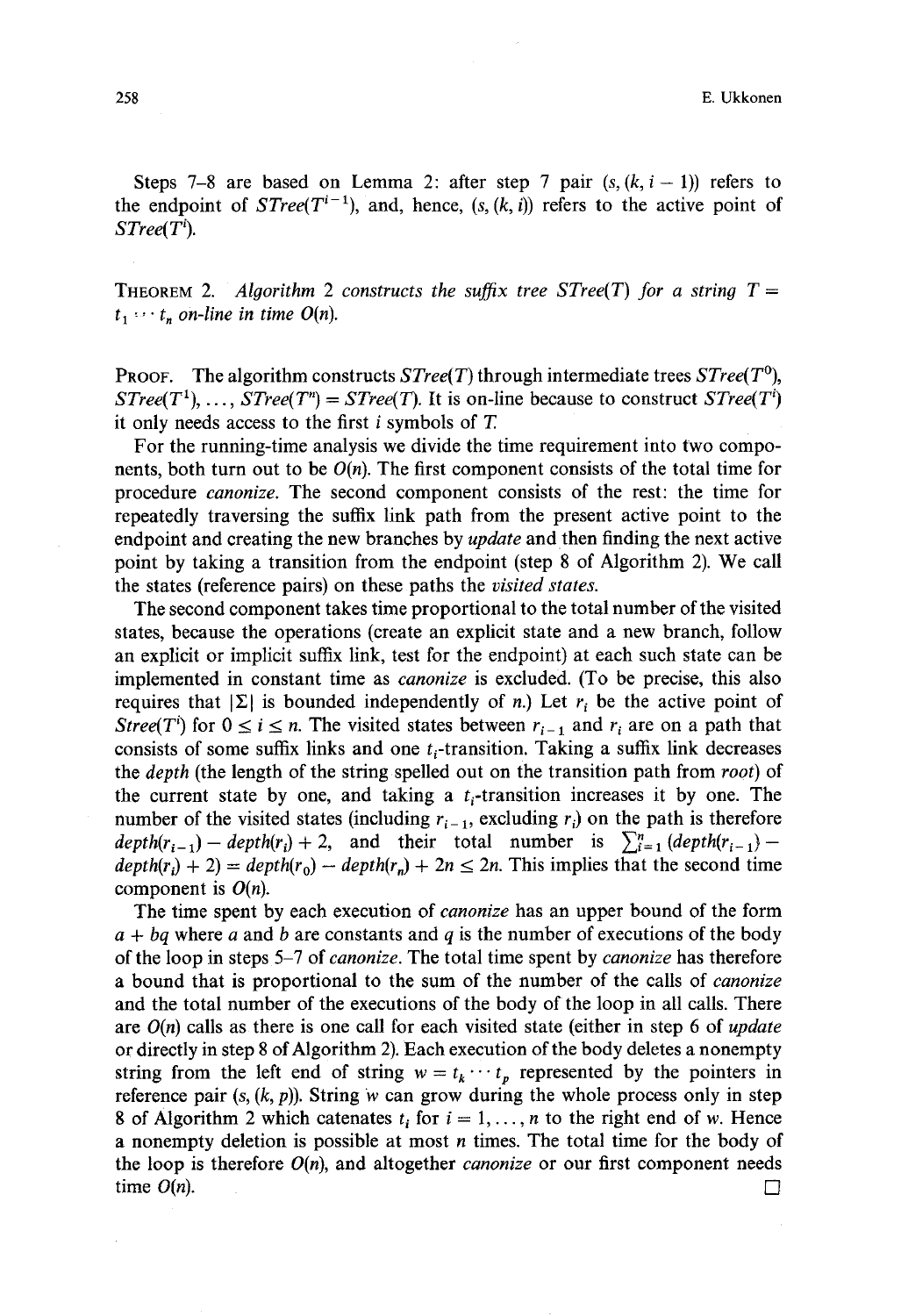On-Line Construction of Suffix Trees 259

REMARK 1 (due to J. Kärkkäinen). In its final form our algorithm is a rather close relative of McCreight's method [9]. The principal technical difference seems to be that each execution of the body of the main loop of our Algorithm 2 consumes one text symbol  $t_i$ , whereas each execution of the body of the main loop of McCreight's algorithm traverses one suffix link and consumes zero or more text symbols.

REMARK 2. It is not hard to generalize Algorithm 2 for the following dynamic version of the suffix tree problem (cf., the *adaptive dictionary matchin9 problem* of [2]): Maintain a generalized linear-size suffix tree representing all suffixes of strings  $T_i$  in set  $\{T_1, \ldots, T_k\}$  under operations that insert or delete a string  $T_i$ . The resulting algorithm will make such updates in time  $O(|T_1|)$ .

**5. Constructing Suffix Automata.** The *suffix automaton SA(T)* of a string  $T =$  $t_1 \cdots t_n$  is the minimal DFA that accepts all the suffixes of T.

As our *STrie(T)* is a DFA for the suffixes of T, *SA(T)* could be obtained by minimizing *STrie(T)* in the standard way. Minimization works by combining the equivalent states, i.e., states from which *STrie(T)* accepts the same set of strings. Using the suffix links we obtain a natural characterization of the equivalent states as follows.

A state s of *STrie(T)* is called *essential* if there is at least two different suffix links pointing to s or  $s = \overline{t_1 \cdots t_k}$  for some k.

THEOREM 3. Let s and r be two states of  $STrie(T)$ . The set of strings accepted *from s is equal to the set of strings accepted from r if and only if the suffix link path that starts from s contains r (the path from r contains s) and the subpath from s or r (from r to s) does not contain any other essential states than possibly s (r).* 

PROOF. The theorem is implied by the following observations.

The set of strings accepted from some state of *STrie(T)* is a subset of the suffixes of T and therefore each accepted string is of different length.

A string of length i is accepted from a state s of *STrie(T)* if and only if the suffix link path that starts from state  $\overline{t_1 \cdots t_{n-i}}$  contains s.

The suffix links form a tree that is directed to its root *root*.

This suggests a method for constructing *SA(T)* with a modified Algorithm 1. The new feature is that the construction should create a new state only if the state is essential. An unessential state s is merged with the first essential state that is before s on the suffix link path through s. This is correct as, by Theorem 3, the states are equivalent.

As there are  $O(|T|)$  essential states, the resulting algorithm can be made to work in linear time. The algorithm turns out to be similar to the algorithms in [4]-[6]. We therefore omit the details.